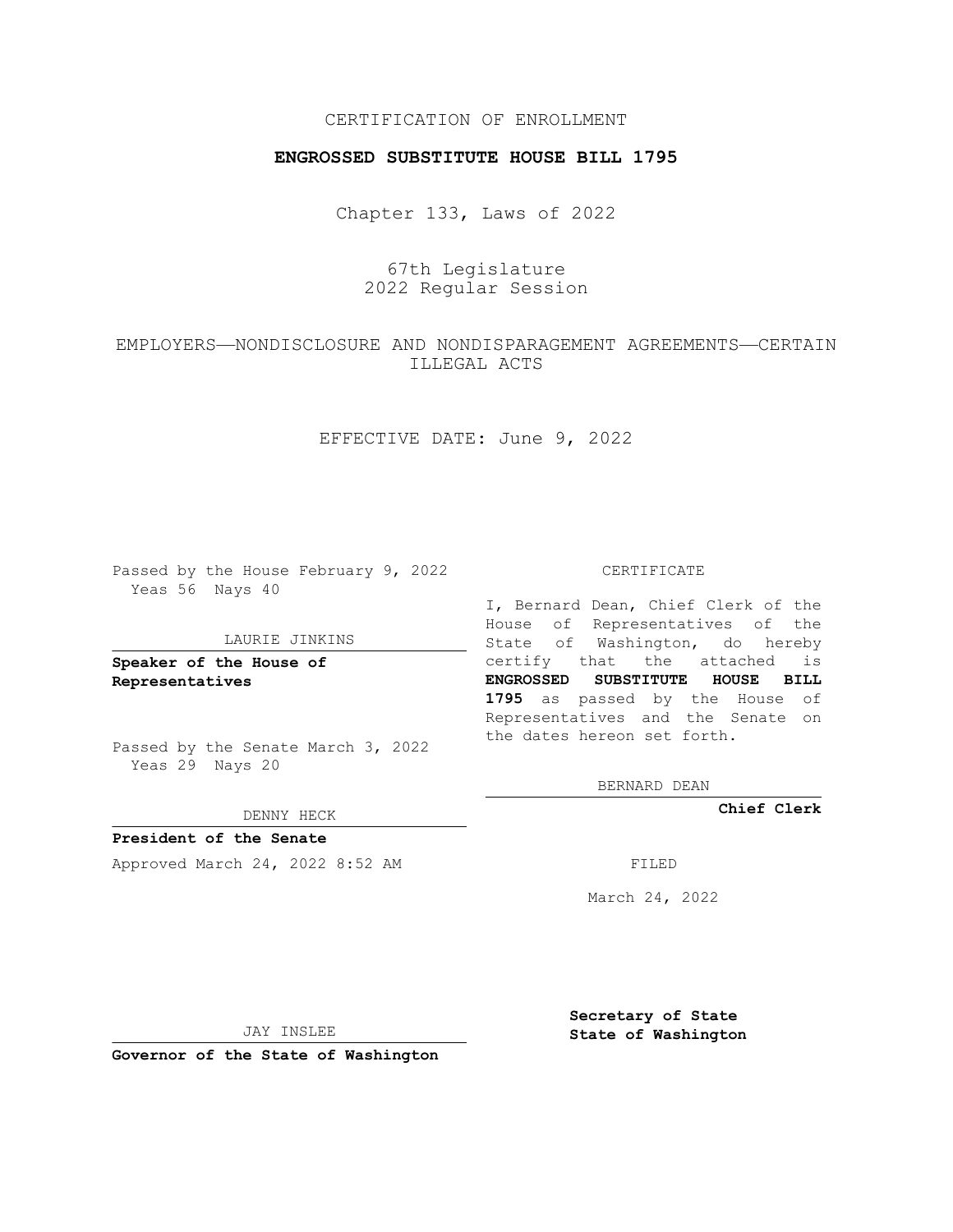### **ENGROSSED SUBSTITUTE HOUSE BILL 1795**

Passed Legislature - 2022 Regular Session

## **State of Washington 67th Legislature 2022 Regular Session**

**By** House Labor & Workplace Standards (originally sponsored by Representatives Berry, Walen, Sells, Fitzgibbon, Bateman, Davis, Macri, Tharinger, Valdez, Pollet, Ormsby, Hackney, and Frame)

READ FIRST TIME 01/28/22.

 AN ACT Relating to prohibiting nondisclosure and nondisparagement provisions from employers regarding illegal acts of discrimination, harassment, retaliation, wage and hour violations, and sexual assault; adding a new section to chapter 49.44 RCW; creating new sections; repealing RCW 49.44.210; and prescribing penalties.

BE IT ENACTED BY THE LEGISLATURE OF THE STATE OF WASHINGTON:

 NEW SECTION. **Sec. 1.** The legislature recognizes that there exists a strong public policy in favor of the disclosure of illegal discrimination, illegal harassment, illegal retaliation, wage and hour violations, and sexual assault, that is recognized as illegal under Washington state, federal, or common law, or that is recognized as against a clear mandate of public policy, that occurs at the workplace, at work-related events coordinated by or through the 14 employer, between employees, or between an employer and an employee, whether on or off the employment premises. Nondisclosure and nondisparagement provisions in agreements between employers and 17 current, former, prospective employees, and independent contractors have become routine and perpetuate illegal conduct by silencing those who are victims or who have knowledge of illegal discrimination, illegal harassment, illegal retaliation, wage and hour violations, or sexual assault. It is the intent of the legislature to prohibit

p. 1 ESHB 1795.SL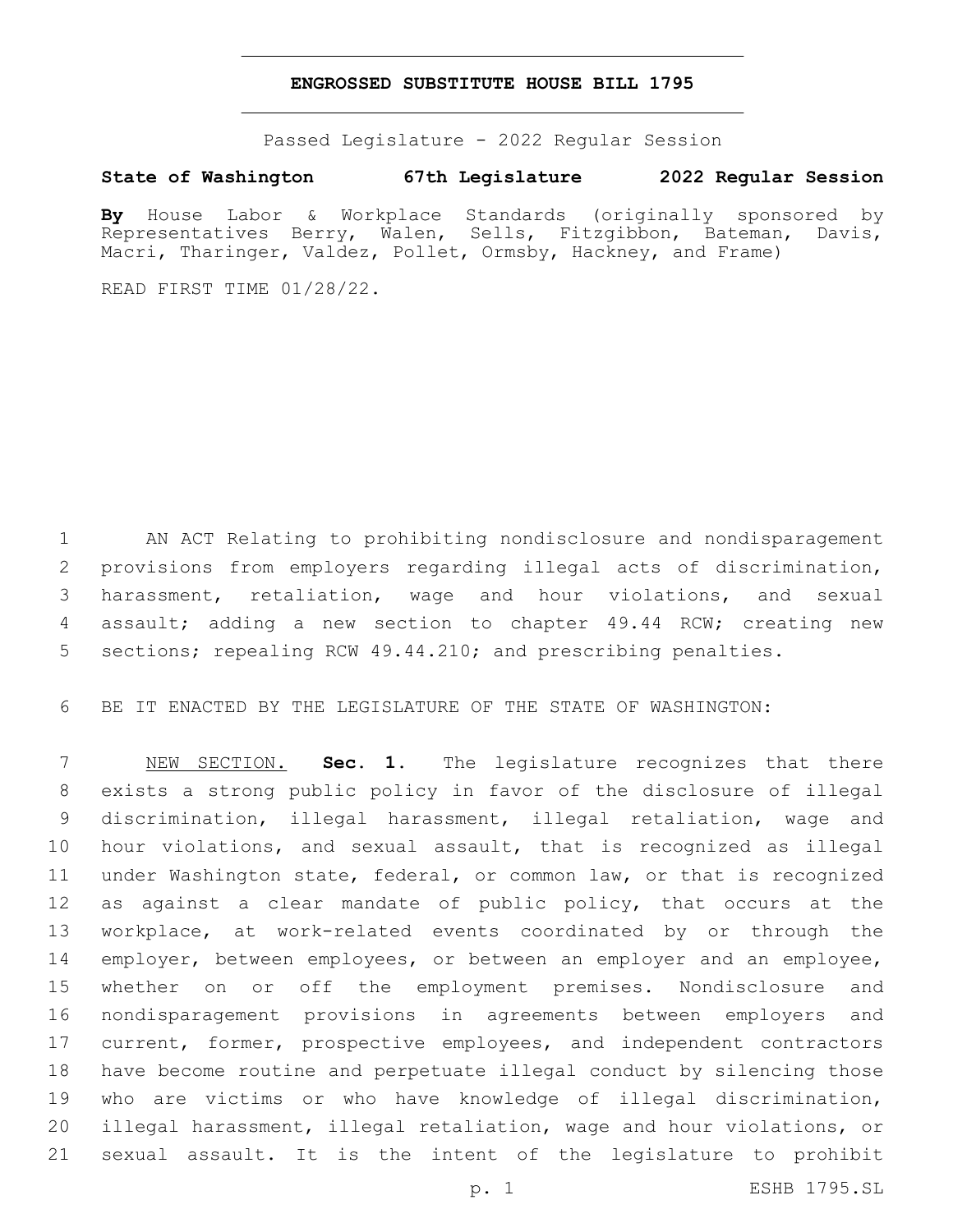nondisclosure and nondisparagement provisions in agreements, which defeat the strong public policy in favor of disclosure.

 NEW SECTION. **Sec. 2.** A new section is added to chapter 49.44 4 RCW to read as follows:

 (1) A provision in an agreement by an employer and an employee not to disclose or discuss conduct, or the existence of a settlement involving conduct, that the employee reasonably believed under Washington state, federal, or common law to be illegal discrimination, illegal harassment, illegal retaliation, a wage and hour violation, or sexual assault, or that is recognized as against a clear mandate of public policy, is void and unenforceable. Prohibited nondisclosure and nondisparagement provisions in agreements concern conduct that occurs at the workplace, at work-related events 14 coordinated by or through the employer, between employees, or between 15 an employer and an employee, whether on or off the employment premises. Prohibited nondisclosure and nondisparagement provisions include those contained in employment agreements, independent contractor agreements, agreements to pay compensation in exchange for the release of a legal claim, or any other agreement between an 20 employer and an employee.

 (2) This section does not prohibit the enforcement of a provision in any agreement that prohibits the disclosure of the amount paid in 23 settlement of a claim.

 (3) It is a violation of this section for an employer to discharge or otherwise discriminate or retaliate against an employee for disclosing or discussing conduct that the employee reasonably believed to be illegal harassment, illegal discrimination, illegal retaliation, wage and hour violations, or sexual assault, that is recognized as illegal under state, federal, or common law, or that is recognized as against a clear mandate of public policy, occurring in the workplace, at work-related events coordinated by or through the 32 employer, between employees, or between an employer and an employee, 33 whether on or off the employment premises.

 (4) It is a violation of this section for an employer to request or require that an employee enter into any agreement provision that 36 is prohibited by this section.

 (5) It is a violation of this section for an employer to attempt to enforce a provision of an agreement prohibited by this section, whether through a lawsuit, a threat to enforce, or any other attempt

p. 2 ESHB 1795.SL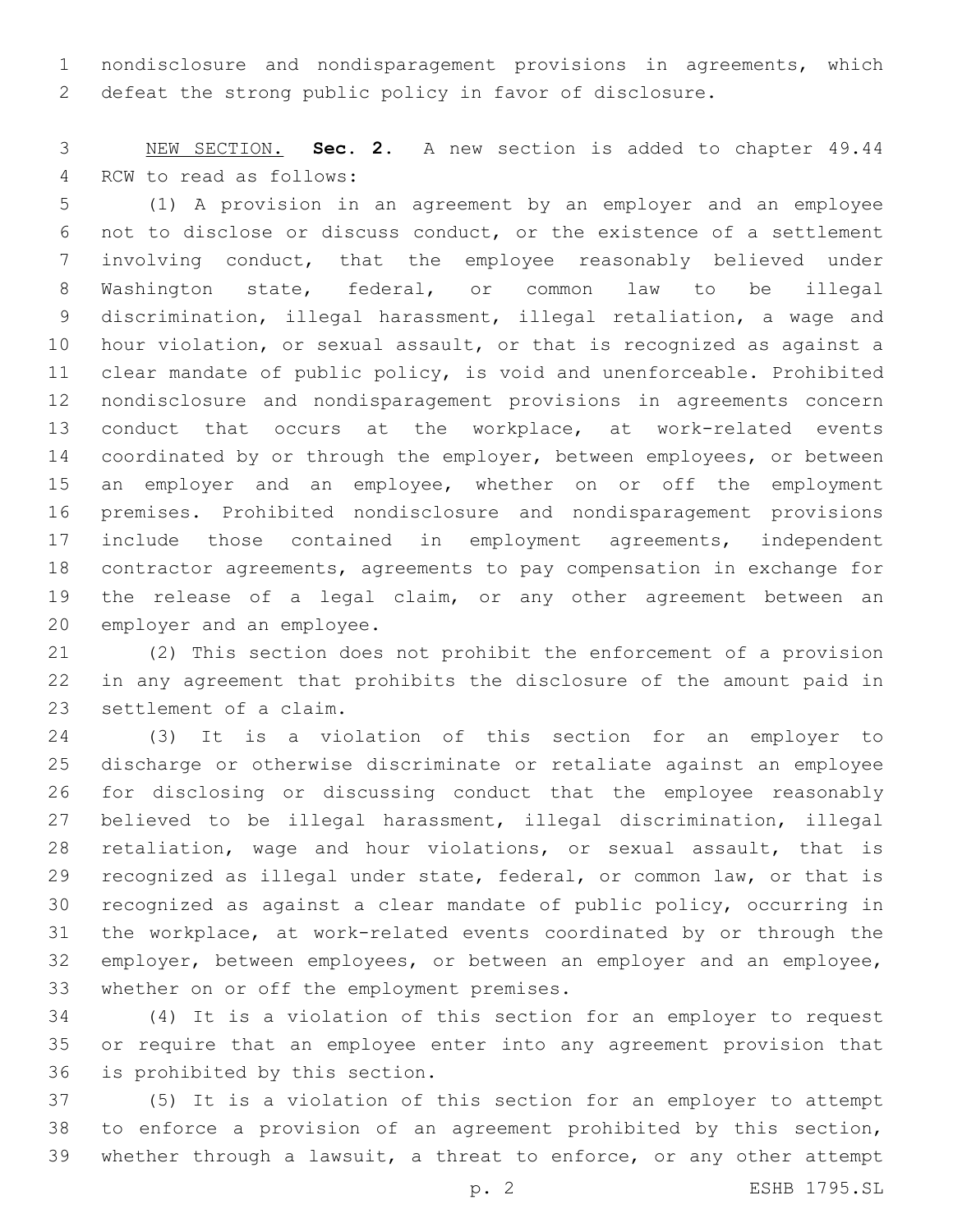to influence a party to comply with a provision in any agreement that 2 is prohibited by this section.

 (6) This section does not prohibit an employer and an employee from protecting trade secrets, proprietary information, or confidential information that does not involve illegal acts.

 (7) An employer who violates this section after the effective date of this section is liable in a civil cause of action for actual or statutory damages of \$10,000, whichever is more, as well as 9 reasonable attorneys' fees and costs.

 (8) For the purposes of this section, "employee" means a current, 11 former, or prospective employee or independent contractor.

 (9) A nondisclosure or nondisparagement provision in any agreement signed by an employee who is a Washington resident is 14 governed by Washington law.

 (10) The provisions of this section are to be liberally construed 16 to fulfill its remedial purpose.

 (11) As an exercise of the state's police powers and for remedial purposes, this section is retroactive from the effective date of this section only to invalidate nondisclosure or nondisparagement provisions in agreements created before the effective date of this section and which were agreed to at the outset of employment or during the course of employment. This subsection allows the recovery of damages only to prevent the enforcement of those provisions. This subsection does not apply to a nondisclosure or nondisparagement provision contained in an agreement to settle a legal claim.

 NEW SECTION. **Sec. 3.** The repeal in section 4 of this act does not affect any existing right acquired or liability or obligation incurred under the statute repealed in this act or under any rule or order adopted under that statute, nor does it affect any proceeding instituted under that statute.

 NEW SECTION. **Sec. 4.** RCW 49.44.210 (Nondisclosure agreements that prevent disclosure of sexual assault or sexual harassment prohibited—Settlement agreement exception) and 2018 c 117 s 1 are each repealed.

> Passed by the House February 9, 2022. Passed by the Senate March 3, 2022. Approved by the Governor March 24, 2022.